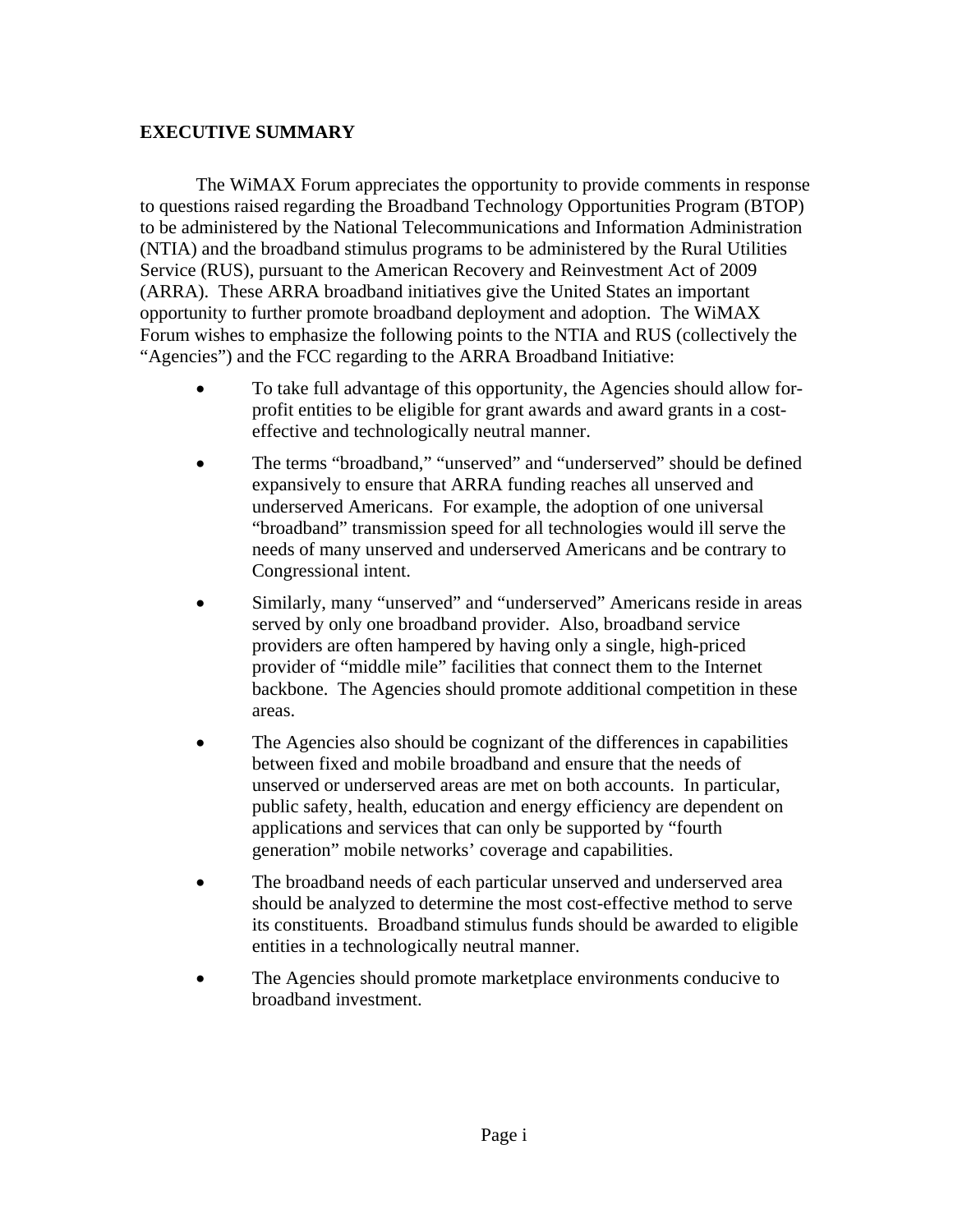#### **Before the**

### **DEPARTMENT OF COMMERCE NATIONAL TELECOMMUNICATIONS AND INFORMATION ADMINSTRATION Washington, D.C. 20230**

# **DEPARTMENT OF AGRICULTURE RURAL UTILITIES SERVICE Washington, D.C. 20250**

## **FEDERAL COMMUNICATIONS COMMISSION Washington, D.C. 20554**

| In the Matter of                                                              |                             |
|-------------------------------------------------------------------------------|-----------------------------|
| American Recovery and Reinvestment Act of<br>2009 Broadband Initiatives       | Docket No. 090309298-9299-1 |
| The Commission's Consultative Role in the<br>Broadband Provisions of the ARRA | GN Docket No. 09-40         |

# **COMMENTS OF THE WIMAX FORUM**

# **I. INTRODUCTION**

The WiMAX Forum<sup>® 1</sup> is the world's leading organization promoting global

standardization for, and adoption of, metro-scale wireless broadband networks using the

IEEE 802.16 and ETSI HiperMAN wireless MAN specifications. The WiMAX Forum's

goal is to accelerate the introduction of these devices into the marketplace. WiMAX

 $\frac{1}{1}$  "WiMAX," "Mobile WiMAX," "WiMAX Forum" and "WiMAX Forum CERTIFIED" are trademarks of the WiMAX Forum. For more information about the WiMAX Forum and its activities, please visit www.WiMAXForum.org. The WiMAX Forum is an organization of more than 520 operators, communications component and equipment companies. The WiMAX Forum's charter is to promote and certify the compatibility and interoperability of broadband wireless access equipment that conforms to the Institute for Electrical and Electronics Engineers (IEEE) 802.16 and ETSI HiperMAN standards. The WiMAX Forum was established to help remove barriers to wide-scale adoption of Broadband Wireless Access (BWA) technology, since a standard alone is not enough to incite mass adoption of a technology.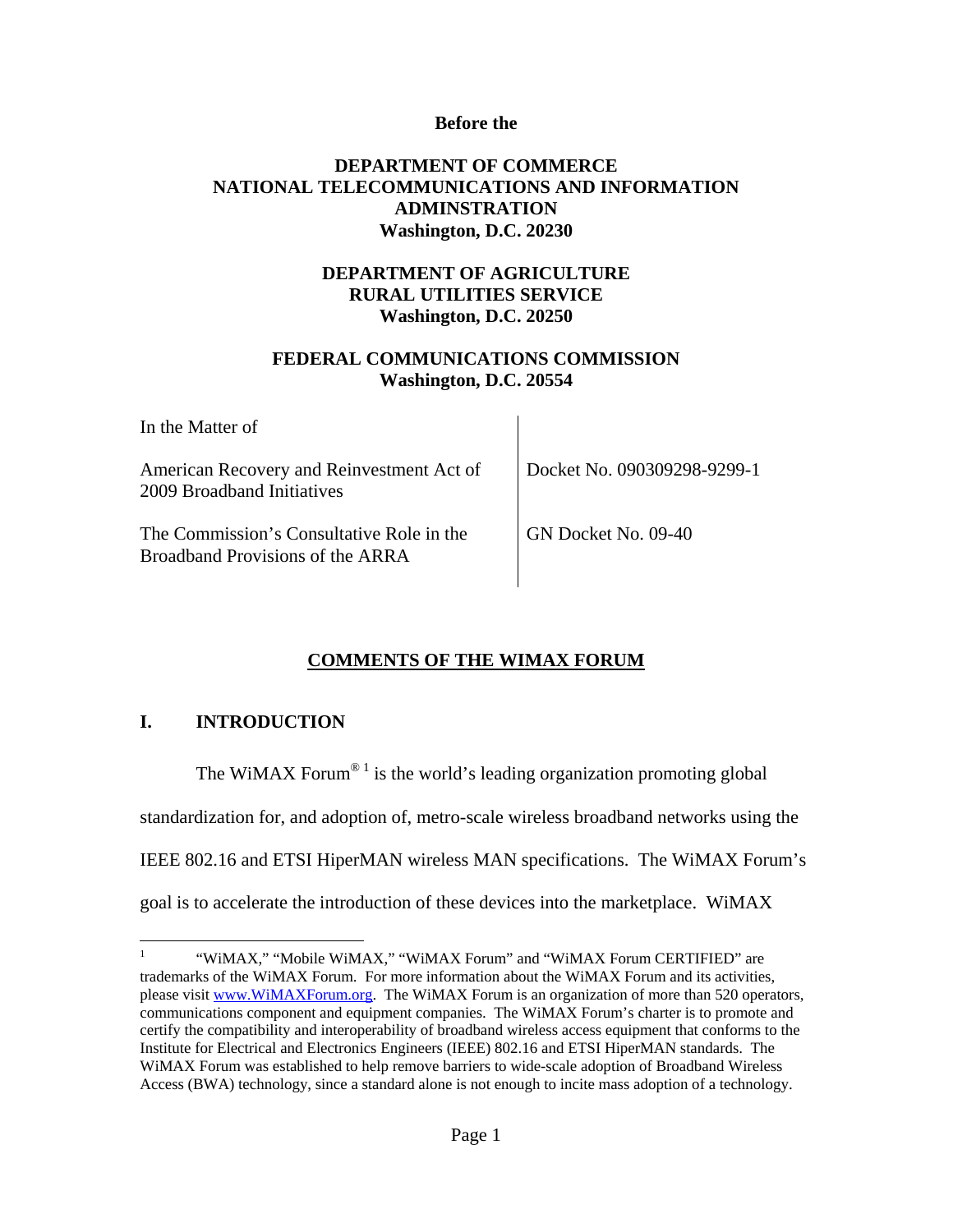Forum Certified™ products are interoperable and support metropolitan broadband fixed, nomadic and mobile applications. Collaboratively, the WiMAX Forum is pursuing programs to assure certification and interoperability of Mobile WiMAX<sup>™</sup> products, global roaming, interworking to complement existing voice networks, development of applications and services optimized for WiMAX networks, and the promotion of WiMAX products, services and networks worldwide.

The WiMAX Forum appreciates the opportunity to provide comments in response to questions raised regarding the Broadband Technology Opportunities Program  $(BTOP)^2$ to be administered by the National Telecommunications and Information Administration (NTIA) and the broadband stimulus programs to be administered by the Rural Utilities Service (RUS), $3$  pursuant to the American Recovery and Reinvestment Act of 2009 (ARRA). These ARRA broadband initiatives give the United States an important opportunity to further promote broadband deployment and adoption.<sup>4</sup>

#### **II. ELIGIBLE GRANT RECIPIENTS**

The Conference Report states that: "It is the intent of the Conferees that, consistent with the public interest and purposes of this section, as many entities as possible be eligible to apply for a competitive grant, including wireless carriers, wireline carriers, backhaul providers, satellite carriers, public-private partnerships, and tower

 $\overline{a}$ 

<sup>2</sup> *See* American Recovery and Reinvestment Act of 2009, Pub. L. No. 111-5, 123 Stat. 115 (2009) (ARRA).

<sup>3</sup> *See* ARRA, 123 Stat. at 118.

<sup>4</sup> *See* ARRA § 6001(a).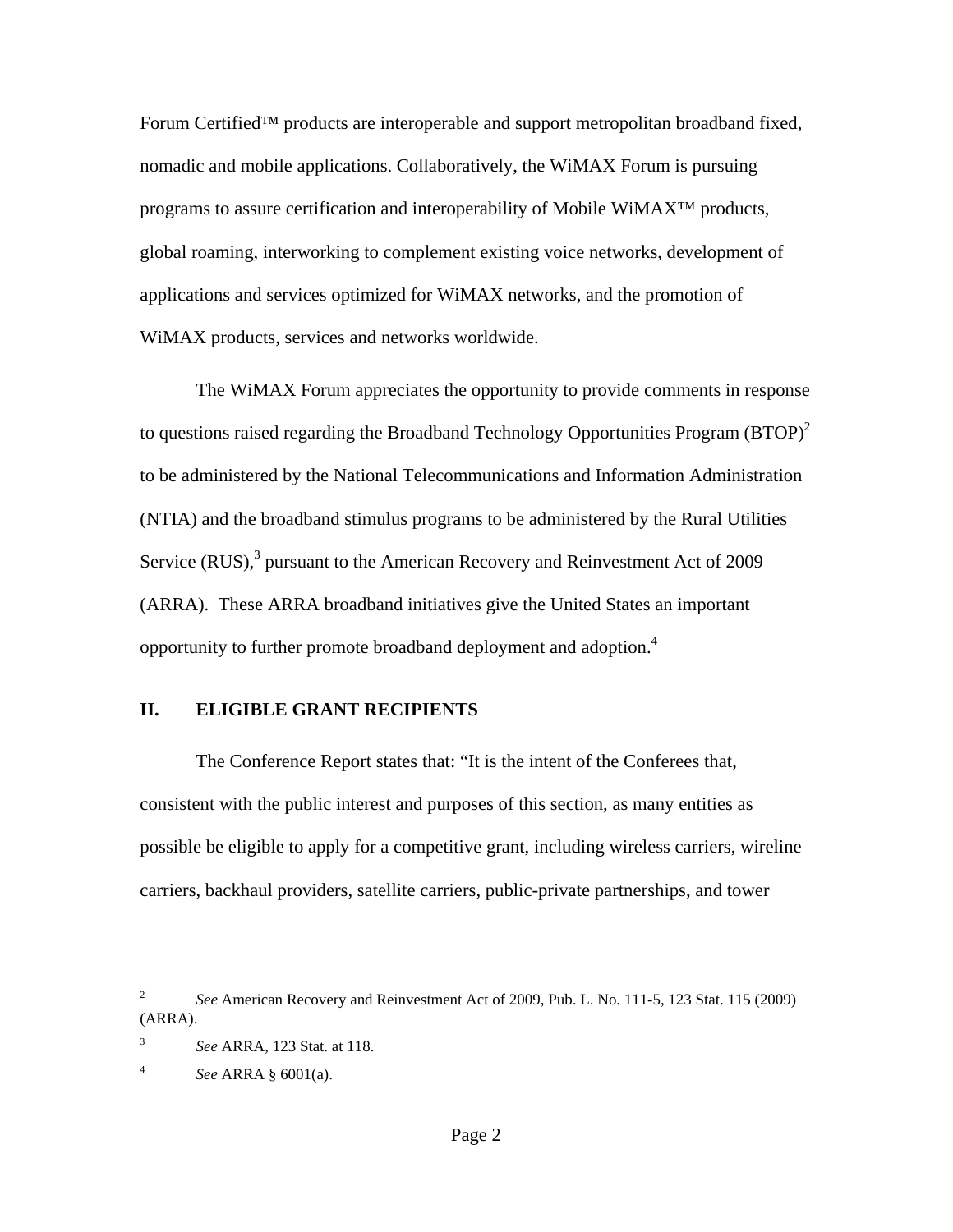companies."5 The ARRA requires NTIA to determine whether it is in the public interest for entities other than those listed in Section  $6001(e)(1)(A)$  and (B) to be eligible for grant awards.<sup>6</sup> In making this determination, the WiMAX Forum recommends that NTIA apply a broad public interest standard so as to not unduly restrict the universe of entities eligible for grants.

Specifically, NTIA should apply a public interest standard similar to the one traditionally applied by the FCC in a variety of contexts. For example, in the FCC's *Report and Order* relating to the 3650-3700 MHz band (3650 MHz band),<sup>7</sup> the Commission decided not to impose any eligibility restrictions other than the statutory foreign ownership restrictions.  $8$  By applying a similar public interest standard in the broadband stimulus context, all service providers will have an equal opportunity to compete for BTOP grants.

The WiMAX Forum believes that allowing a wide range of applicants to apply for BTOP grants will encourage new entry and investment in unserved and underserved areas, thus promoting economic opportunity. We further believe that such an approach to eligibility also would be consistent with the RUS broadband provisions in the ARRA. In

 $\overline{a}$ 

<sup>5</sup> *See* Conference Report to accompany H.R. 1, Report. 111-16 (Conference Report), February 12, 2009 at 775.

<sup>6</sup> *See* ARRA § 6001(e)(1)(C).

<sup>7</sup> *See* Wireless Operations in the 3650-3700 MHz Band, ET Docket No. 04-151, Report & Order, 20 FCC Rcd 6502 (2005) ("*3650 MHz Order*") at ¶38.

<sup>8</sup> Sections 310(a) and 310(b) of the Communications Act, as modified by the Telecommunications Act of 1996, impose foreign ownership and citizenship requirements that restrict the issuance of licenses to certain applicants. 47 U.S.C. § 310(a), (b). We note that under the Act, an applicant requesting authorization for services other than broadcast, common carrier, aeronautical en route, or aeronautical fixed services would be subject to only section 310(a), which states "[t]he station license required under this Act shall not be granted to or held by any foreign government or the representative thereof." 47 U.S.C. § 310(a).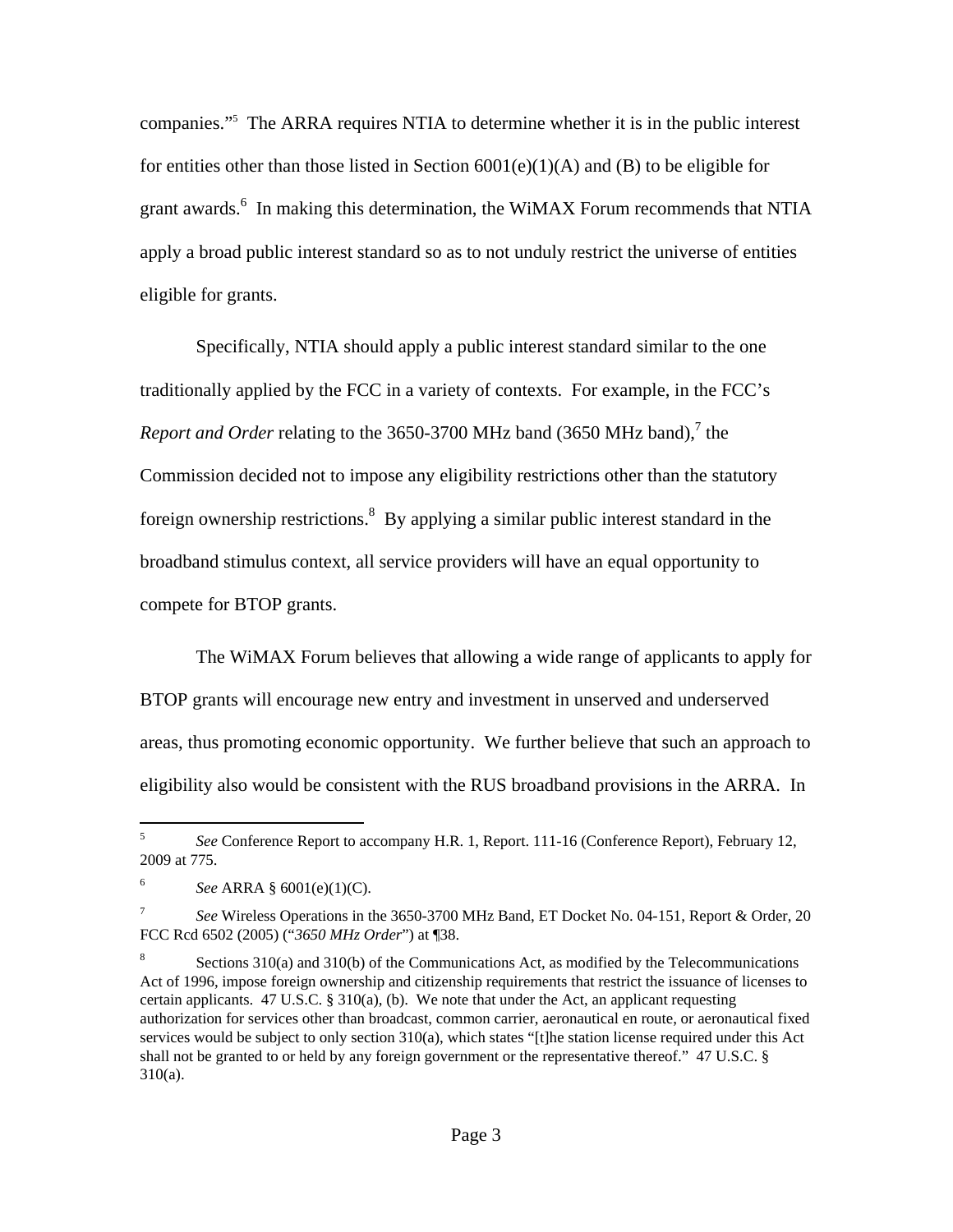short, the public interest is best served by allowing for-profit entities to compete for broadband funding, since these entities are often best equipped to deploy broadband infrastructure most cost-effectively and expeditiously to unserved and underserved areas and to meet the broadband needs of public safety agencies and other groups targeted for assistance by the ARRA.<sup>9</sup>

On a related note, NTIA and the FCC are tasked with defining "broadband service." The Conference Report states that Conferees intend for the NTIA to consider the technical differences between wireless and wireline networks, and the actual speeds delivered to the subscriber under a variety of circumstances.<sup>10</sup> Thus, the adoption of one universal "broadband" transmission speed for all technologies would ill serve the needs of many unserved and underserved Americans and be contrary to Congressional intent.

In addition, the Agencies must carefully craft its definitions of "unserved" and "underserved" to ensure that the varying demographics and needs of targeted areas are taken into account. In particular, the Agencies should ascertain whether an area is served by next-generation, high-speed broadband and, if so, if adoption rates for existing services are sufficient. Similarly, many "unserved" and "underserved" Americans reside in areas served by only one broadband provider. Promoting additional competition in these areas would foster the emergence of a competitive market environment for services and the associated consumer benefits of lower prices, improved broadband speeds and

<sup>-&</sup>lt;br>9 The ARRA instructs NTIA to require grant applicants to "provide a detailed explanation of how any [BTOP funds] will be used ... in an efficient and expeditious manner." ARRA  $\S$  6001(e)(1) (C)(3). The ARRA also instructs NTIA to seek assurances that grant recipients will "substantially complete projects supported by [BTOP funds] in accordance with project timelines, not to exceed 2 years following an award." ARRA § 6001(d)(3).

<sup>10</sup> *See* Conference Report. 111-16 at 776.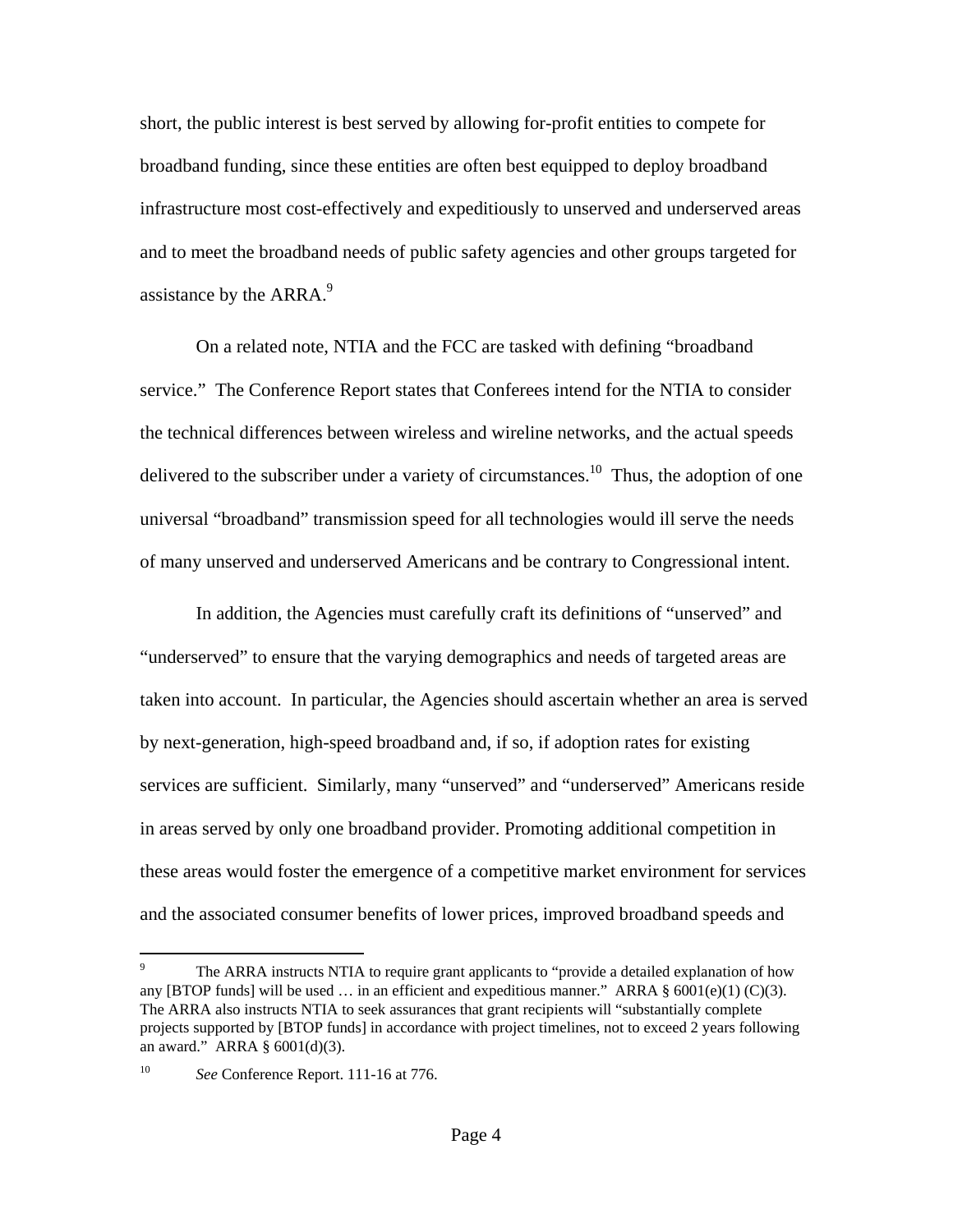increased penetration rates. Nor should the definitions of "unserved" and "underserved" be construed so narrowly as to leave behind pockets of Americans that reside in the "digital divide" where existing broadband services are unobtainable due to factors such as affordability, lack of computer literacy, or personal vulnerability because of age, unemployment or poverty.

The Agencies also should be cognizant of the differences in capabilities between fixed and mobile broadband and ensure that the needs of unserved or underserved areas are met on both accounts. In particular, public safety, health, education and energy efficiency are dependent on applications and services that can only be supported by "fourth generation" mobile networks' coverage and capabilities. In sum, the Agencies should deem those areas "unserved" or "underserved" that do not have access to highquality, affordable broadband services that offer the mix of capabilities that satisfy their needs.

#### **III. TECHNOLOGY NEUTRALITY AND GRANT CRITERIA**

NTIA should ensure that the limited broadband stimulus funds are spent wisely and award grants to eligible entities in a technology neutral manner. There is a wide range of wireline and wireless broadband technologies, and the choice of the appropriate one for each particular implementation should be determined by the broadband needs of a particular unserved or underserved area. As the Conference Report states: "The Conferees … intend that the NTIA select grant recipients that it judges will best meet the broadband access needs of the area to be served, whether by a wireless provider, a wireline provider, or any provider offering to construct last-mile, middle-mile, long haul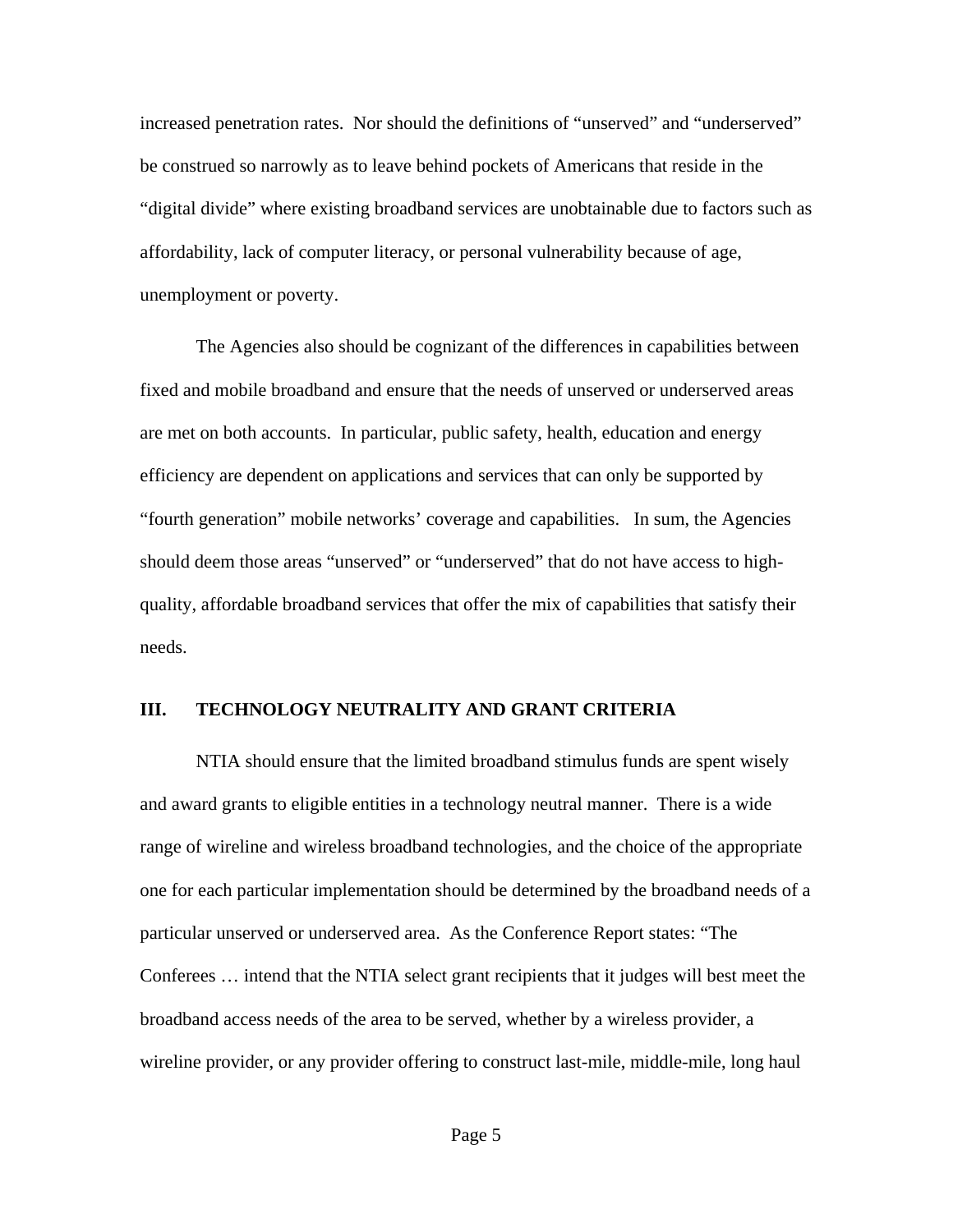facilities. $11$  Consistent with this intent, the Agencies should choose the best grant application for the target area, and refrain from giving direct or indirect preference to any particular technology.

Indeed, Congress recognized that different factors are likely to be weighted differently by each area depending on its broadband needs. Thus, the Agencies should not fixate on wired/wireless, speed, mobility or any other single factor in reviewing grant applications. Rather, pursuant to the ARRA, the Agencies should consider which entity is best able to serve the areas' broadband objectives in the most "efficient and expeditious manner"<sup>12</sup> and "whether an application ... will ... increase the affordability of, and subscribership to, service to the greatest population of users in the area.<sup> $13$ </sup> Successful grant recipients' programs should represent the best mix of capabilities, cost, and price advantages including speed, mobility/nomadicity, low service and subscription price, low equipment price (via low cost embedded technology and/or laptop/device bundling program), interoperable equipment, size of service footprint, open access, and other societal goals (e.g., schools, libraries, healthcare, public safety). The successful grant recipient should demonstrate that it will generate the highest impact in terms of consumer benefits by increasing broadband availability and subscribership "to the greatest population of users in the area." Subscribership (or uptake) is an objective measurement of a broadband program – and thus the public's return on its investment.

1

<sup>&</sup>lt;sup>11</sup> Conference Report at 774.

<sup>12</sup> *See* ARRA § 6001(e)(1)(C)(3).

<sup>13</sup> ARRA §  $6001(h)(2)(A)$ .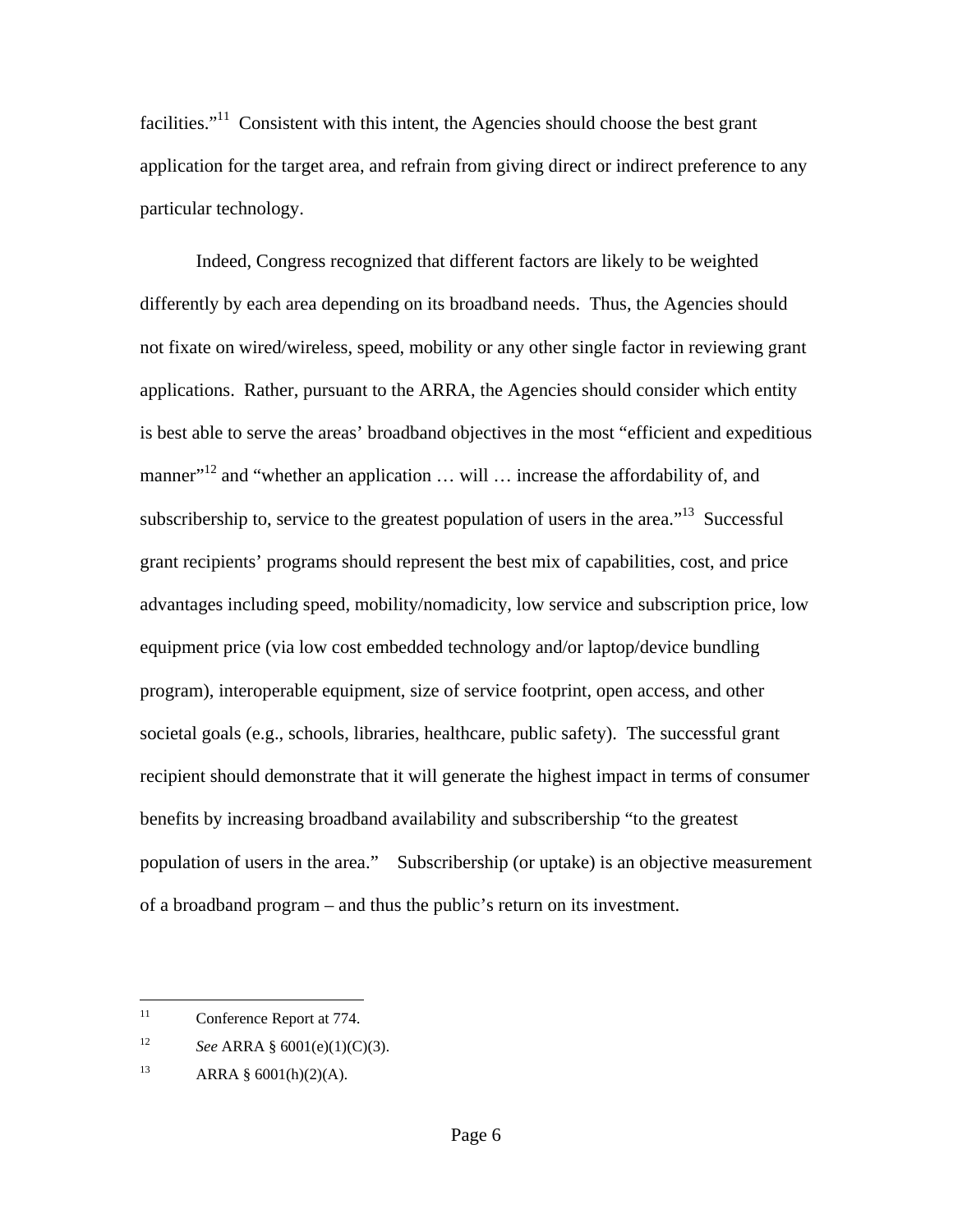The Agencies should also provide grants for competitive "middle mile" backhaul links that would be used to connect broadband service providers' networks to the Internet backbone (or in the case of mobile broadband providers, to their own backbone data network or mobile switching center, and in turn to the Internet backbone) in unserved or underserved areas . In many areas of the U.S., there is at most a single source of middlemile backhaul available. As a result, the cost for such backhaul – which is essential for any broadband service deployment -- is expensive and the affordable deployment of broadband to consumers is severely hindered. Successful middle-mile backhaul grant proposals should demonstrate that they will provide the best mix of service "to the greatest population of users in an area" based on speed, capacity, non-discriminatory policies and price.

Finally, the Agencies should welcome and weigh favorably applications that seek to address *both* broadband deployment and adoption for an unserved or underserved area. Connected Nation reports that 34% of rural residents say that the lack of a computer is the reason that they do not subscribe to broadband.<sup>14</sup> As Congress recognized in explicitly setting aside at least \$250M for sustainable broadband adoption and at least \$200M for public computer center capacity, broadband adoption and PC ownership are critical to bridging the digital divide in our country. Indeed, availability of broadband service amounts to nothing without consumer ownership of laptops, PCs, and other broadband devices to attach to the network. Consumers in unserved and underserved areas deserve the same broadband opportunities as the rest of America.

1

<sup>&</sup>lt;sup>14</sup> *See* Connected Nation, Consumer's Insights to America's Broadband Challenge, at 5, 11 (2008), available at http://www.nga.org/Files/pdf/0812BROADBANDCHALLENGE.PDF (last visited Apr. 3, 2009).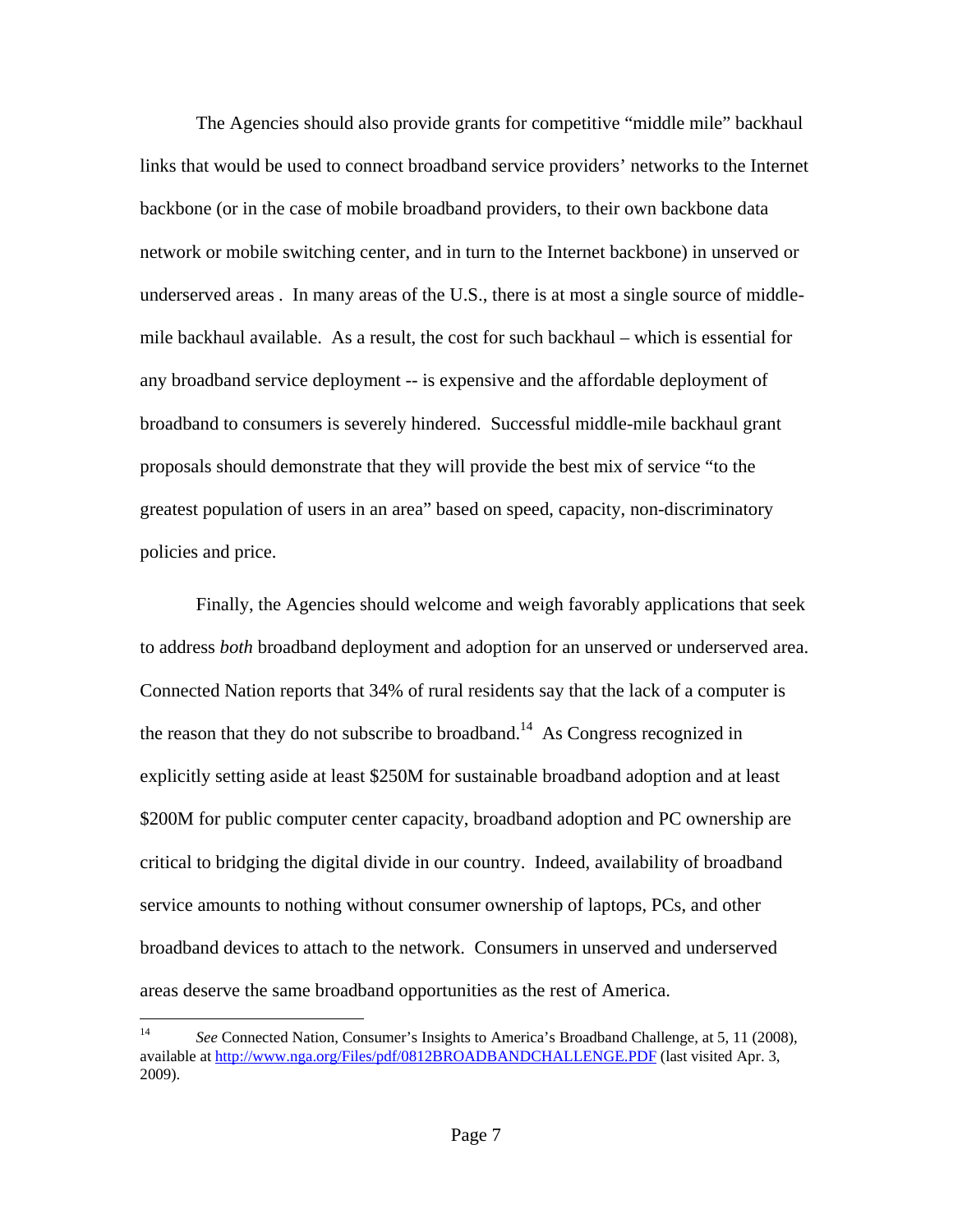# **IV. CREATING INCENTIVES FOR BROADBAND INVESTMENT**

The ARRA requires that applicants demonstrate that their proposals would not have been implemented during the grant period without Federal assistance.<sup>15</sup> An applicant should be able to make this demonstration by certifying that the project for which funding is sought would not have been implemented during the grant period without Federal assistance. Requiring that an applicant make the requisite demonstration by filing long-range capital plans, financial statements, or other documentary evidence would unduly complicate the application process and delay the stimulus effects of the programs.

 $15$ 15 *See* ARRA § 6001(e)(3).